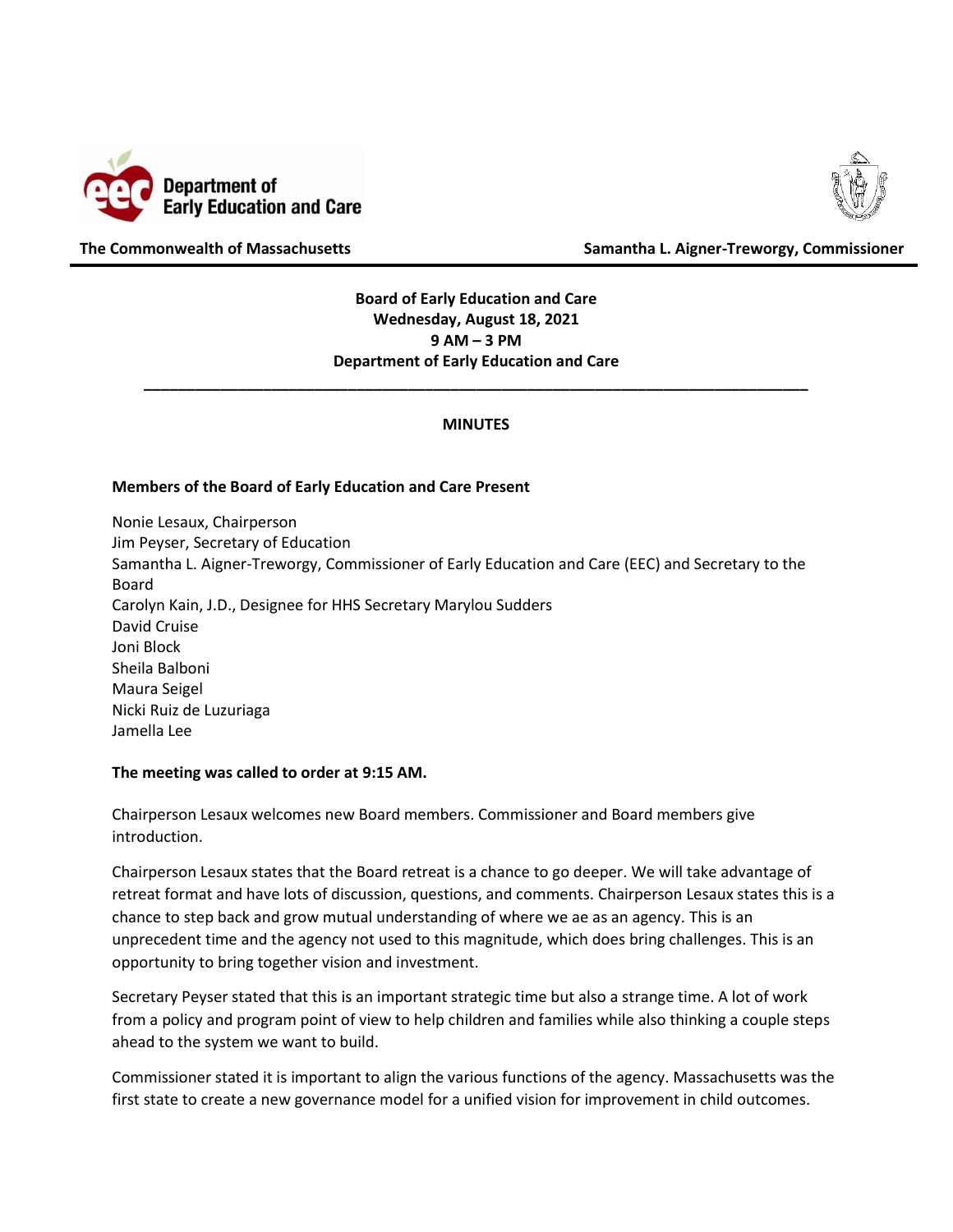Commissioner provided an overview of EEC programs and services. Commissioner discussed the Department's strategic plan and how the Department must re-orient our systems while making sure providers and children are safe; make sure we are investing in access at the community level; ensure we are working with communities and stakeholders; and look at how quality interplays with strategic direction. Commissioner presented on what are we doing for the individuals within our programs and how the Department will engage the field. We need to look at programs themselves and what their business model is. Look at programs as interconnected. Big driver is to make investments to stabilize programs. Commissioner stated that the labor shortage is due to poor compensation and we must look at how we help employers during a difficult time.

There was a discussion on the current oversight of the agency and how easily parents and educators can identify the services that they need. There was a discussion on the Professional Development Centers (PDCs), which are private entities that provide regional coaching services. There was a discussion on gaps between supply and demand and how there is an opportunity to increase quality of workforce conditions.

Commissioner began discussing the different federal funding streams that are now available as a result of the COVID-19 pandemic. Federal money currently dictates that we have to pay per child. The Department is currently paying based on enrollment not attendance for the foreseeable future. Commissioner discussed how the Department is recalibrating roles across the Department and the Secretariat to ensure the Department plays a more active role. There was discussion how classroombased funding will help us lay the groundwork for a shift in the future and provide more flexible options. There was discussion around universal preschool and initiatives that are being explored at the federal level.

Chairperson Lesaux paused the discussion to take stock on where we are. Identified key items including stabilization of the child care field, flexibility in new contracts re-bids, and taking a deeper dive into data systems and how to respond to data. The Commissioner stated we need to look at stability and incentives for new programs to come in. Also how do we covert that flexibility - not just feasible but parent driven. There was then a discussion on the C3 formula

Jocelyn Bowne gave a presentation on leveraging data to inform and monitor innovation. Ms. Bowne provided data on the number of children and families in the birth through five realm and discussed the overall capacity of the system. Ms. Bowne highlighted key outcomes from the Department's strategic plan goals, including equitable access and ensuring children are on track to  $3<sup>rd</sup>$  grade success. There was a discussion on rates and how federal rules set benchmarks for rates that need to be tied to the market rate or an alternative methodology. There was further discussion on market rates and how it impacts parent fees. The Commissioner outlined problems with the federal benchmark of 7% for parent fees. Outlined that the Department needs to make sure rates are meeting quality.

Ms. Bowne provided data on the early child car workforce and highlighted that there is strong workforce diversity. Workforce survey asked educators about goals and engaging with higher education. The was discussion on the Department's high education scholarships and how they are under-utilized. There needs to be greater flexibility in requirements. There was discussion on the current age of the workforce and also different models on recruitment and retention.